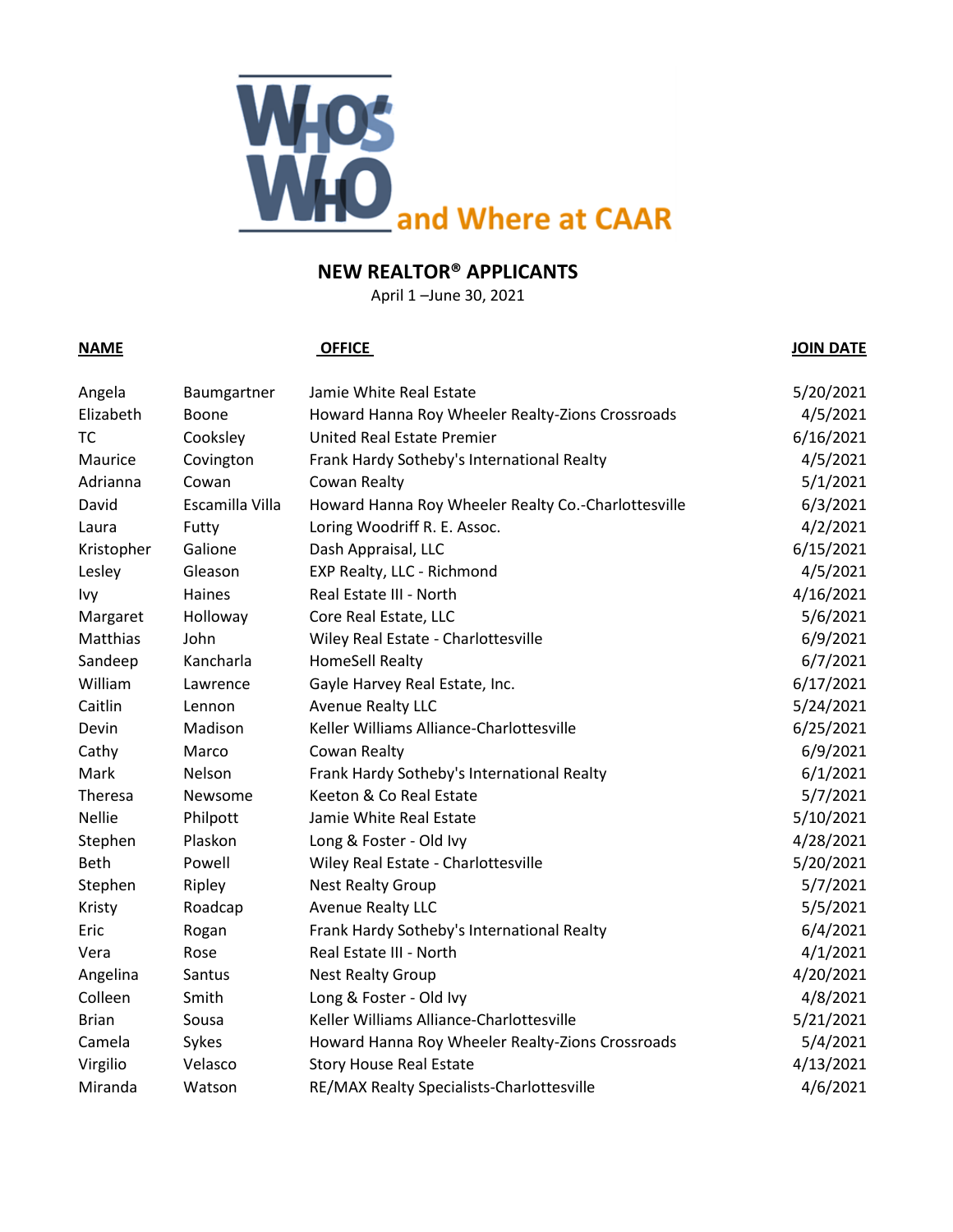## **REALTOR & Affiliate MEMBER OFFICE TRANSFERS**

April 1 – June 30, 2021

### **NAME PREVIOUS OFFICE CURRENT OFFICE**

Sherri White The Hogan Group Real Estate Long & Foster - Lake Monticello

Julie Ballard Howard Hanna Roy Wheeler Realty - Greene Nest Realty Group Adrianna Cowan Frank Hardy Sotheby's Int. Realty-Orange Cowan Realty Charles Cowan Frank Hardy Sotheby's Int. Realty-Orange Cowan Realty Christopher Eagle Keller Williams Alliance-Charlottesville YES Realty Partners Joe Fallica Blue Ridge Bank, N.A. Monarch Mortgage Casey Floyd Howard Hanna Roy Wheeler Realty Co.- CVille Sloan Manis Real Est. Partners Andrew Garrett BB&T Now Truist Gaster Andrew Fulton Mortgage Company Miguel Gonzalez RE/MAX Gold Star-Charlottesville Samson Properties Cynthia Hash Keller Williams Alliance-Charlottesville Find Homes Realty LLC Drew Holzwarth Greenwood Homes, LLC Creenwood Homes, LLC Laura Jennings Keller Williams Alliance-Charlottesville VES Realty Partners Sandra Lauer Howard Hanna Roy Wheeler Realty Co. .-CVille The Hogan Group Real Estate Cathy Marco Frank Hardy Sotheby's Int. Realty-Orange Cowan Realty Charles Martin RE/MAX Gold Star-Charlottesville RE/MAX Action Real Estate Michael Morgan Loring Woodriff R. E. Assoc. The Morgan Howard Hanna Roy Wheeler Realty Co.-CVille Emily Payne Frank Hardy Sotheby's Int. Realty-Orange Frank Hardy Sotheby's International Realty Susan Perkins Virginia Land Company **Fig. 2018** Howard Hanna Roy Wheeler Realty Co. .-CVille Michael Plecker Keller Williams Alliance-Charlottesville YES Realty Partners Sherry Price Long & Foster - Lake Monticello RealHome Services and Solutions, Inc Stephanie Rhodes Intrastate Pest Control **American Pest** American Pest Charles W Shifflett Real Estate III - West Real Estate III - North Keith B Smith Keller Williams Alliance-Charlottesville VES Realty Partners Kevin L Smith RE/MAX Gold Star-Charlottesville Cash Realty Yonna E Smith Keller Williams Alliance-Charlottesville YES Realty Partners Christopher Sylves Stanley Martin Homes Stanley Greenwood Homes, LLC Cindy Taylor Monticello Country Real Estate, Inc. RE/MAX Realty Specialists-.-CVille Jayson Taylor Keller Williams Alliance-Charlottesville Nest Realty Group Rebecca Templeman Frank Hardy Sotheby's International Realty Becky Templeman Real Estate Claudia Troy Keller Williams Alliance-Charlottesville Sloan Manis Real Est. Partners Lucy E Watkins RE/MAX Gold Star-Charlottesville Samson Properties

Elyse Wood Keller Williams Alliance-Charlottesville Long & Foster - Lake Monticello